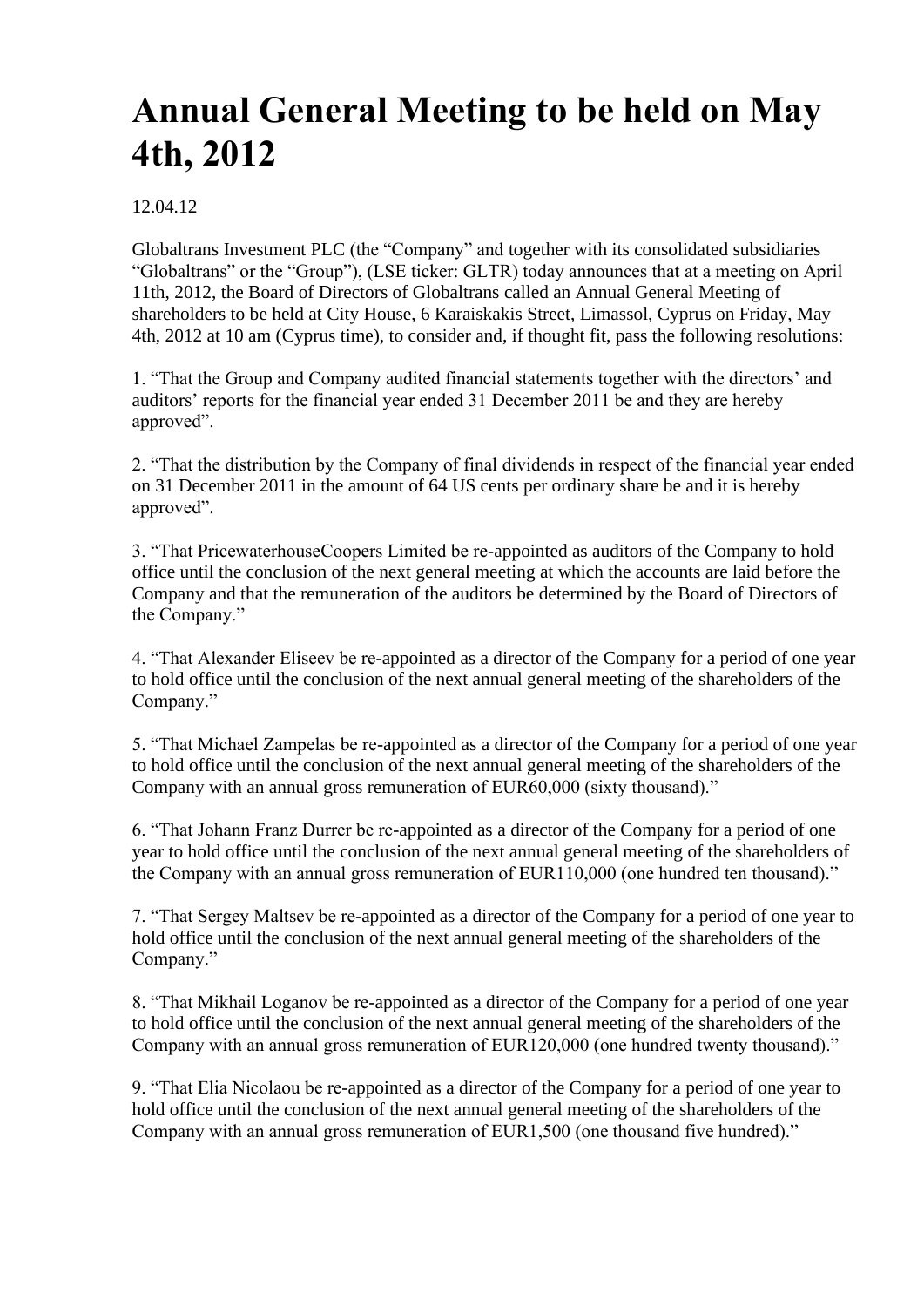10. "That Konstantin Shirokov be re-appointed as a director of the Company for a period of one year to hold office until the conclusion of the next annual general meeting of the shareholders of the Company."

11. "That the pre-emption rights of existing members of the Company in relation to the 75,782,595 ordinary shares in the Company of US\$0.10 each, which were approved to be issued by the extraordinary shareholders meeting of 23 November 2009 and remain unissued, to be disapplied in accordance with article 16 of the Articles of Association and Section 60B.(5) of the Companies Law, CAP.113 (as amended), for a period of 12 months from the date of the General Meeting at which this resolution is approved, and that those shares be available to be allotted by the Board of Directors of the Company to such persons as the Board of Directors of the Company may from time to time decide in order to give effect to the Company's investment programme and for general corporate and working capital purposes, for such consideration as determined by the Board of Directors of the Company, provided that the shares shall not be issued for less than the nominal value of the shares to be allotted as aforesaid."

## **NOTES**

1. Every member entitled to attend and vote at the above mentioned annual general meeting is entitled to appoint a proxy to attend and vote on his/her behalf. Such proxy need not be a member of the Company. To be valid, the relevant instrument appointing a proxy must be in the form attached to this notice of the annual general meeting and if applicable the power of attorney or other authority if any under which it is signed or a notarially certified copy of that power or authority shall be delivered at the registered office of the Company, at Omirou 20, Agios Nikolaos, 3095 Limassol, Cyprus, not later than 48 hours before the time for holding the annual general meeting.

2. Holders of global depositary receipts ("GDRs") will receive a written request containing voting instructions by which he/she may give instructions to the Depositary to vote for or against each resolution. Such request will include details as to the steps GDR holders need to take in order to give such instructions.

3. This notice of annual general meeting and form of proxy attached hereto as Annex A are available for viewing at the registered office of the Company, at Omirou 20, Agios Nikolaos, 3095 Limassol, Cyprus, and will shortly be available at the National Storage Mechanism of the UK Listing Authority, located at [www.hemscott.com/nsm.do.](http://www.hemscott.com/nsm.do)

4. Acopy of the Directors' Report in respect of resolution 11 is available for viewing at the registered office of the Company, at Omirou 20, Agios Nikolaos, 3095 Limassol, Cyprus.

**ENOUIRIES** 

Globaltrans Investor Relations

Mikhail Perestyuk

+357 25 503 153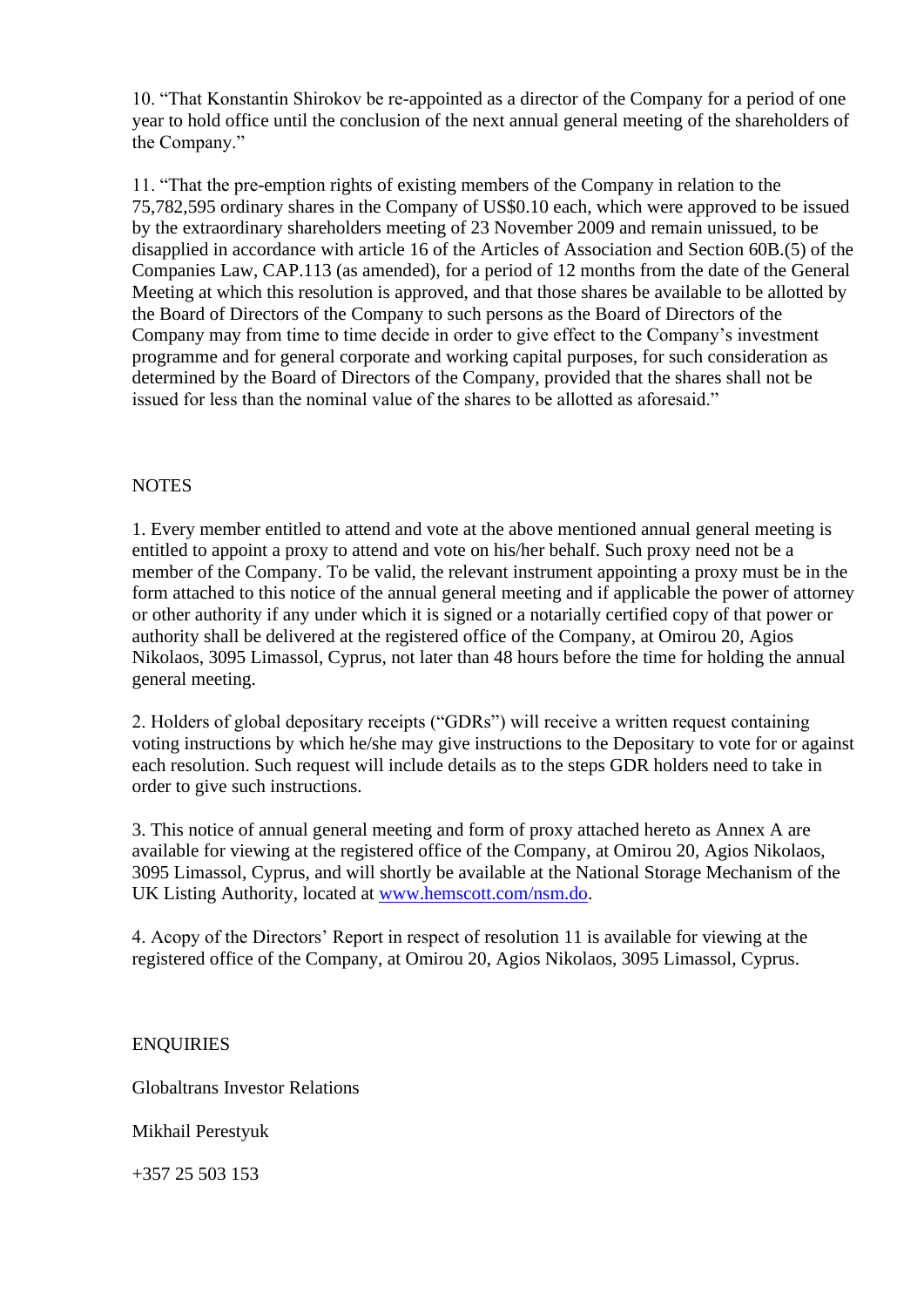[irteam\(at\)globaltrans.com](mailto:irteam@globaltrans.com)

For international media

Holloway & Associates

Laura Gilbert / Zoe Watt

+44 20 7240 2486

globaltrans@rholloway.com

The Bank of New York Mellon

Depositary Receipts

Mira Daskal

Phone: +1 212 815 5021

Email: mira.daskal@bnymellon.com

Ekaterina Sokolova

Phone: +1 212 815 2867

Email: ekaterina.sokolova@bnymellon.com

## NOTES TO EDITORS

Globaltrans is a leading private freight rail transportation group in Russia and the first such group to have an international listing. Globaltrans Investment PLC is incorporated in Cyprus with major operating subsidiaries located in Russia, Ukraine and Estonia. The Group provides freight rail transportation, railcar leasing, and certain ancillary services to clients in Russia, the CIS countries and the Baltic countries. Globaltrans' global depositary receipts (ticker symbol: GLTR) have been listed on the Main Market of the London Stock Exchange since May 2008. To learn more about Globaltrans, please visit www.globaltrans.com.

## LEGAL DISCLAIMER

Some of the information in this announcement may contain projections or other forward-looking statements regarding future events or the future financial performance of Globaltrans. You can